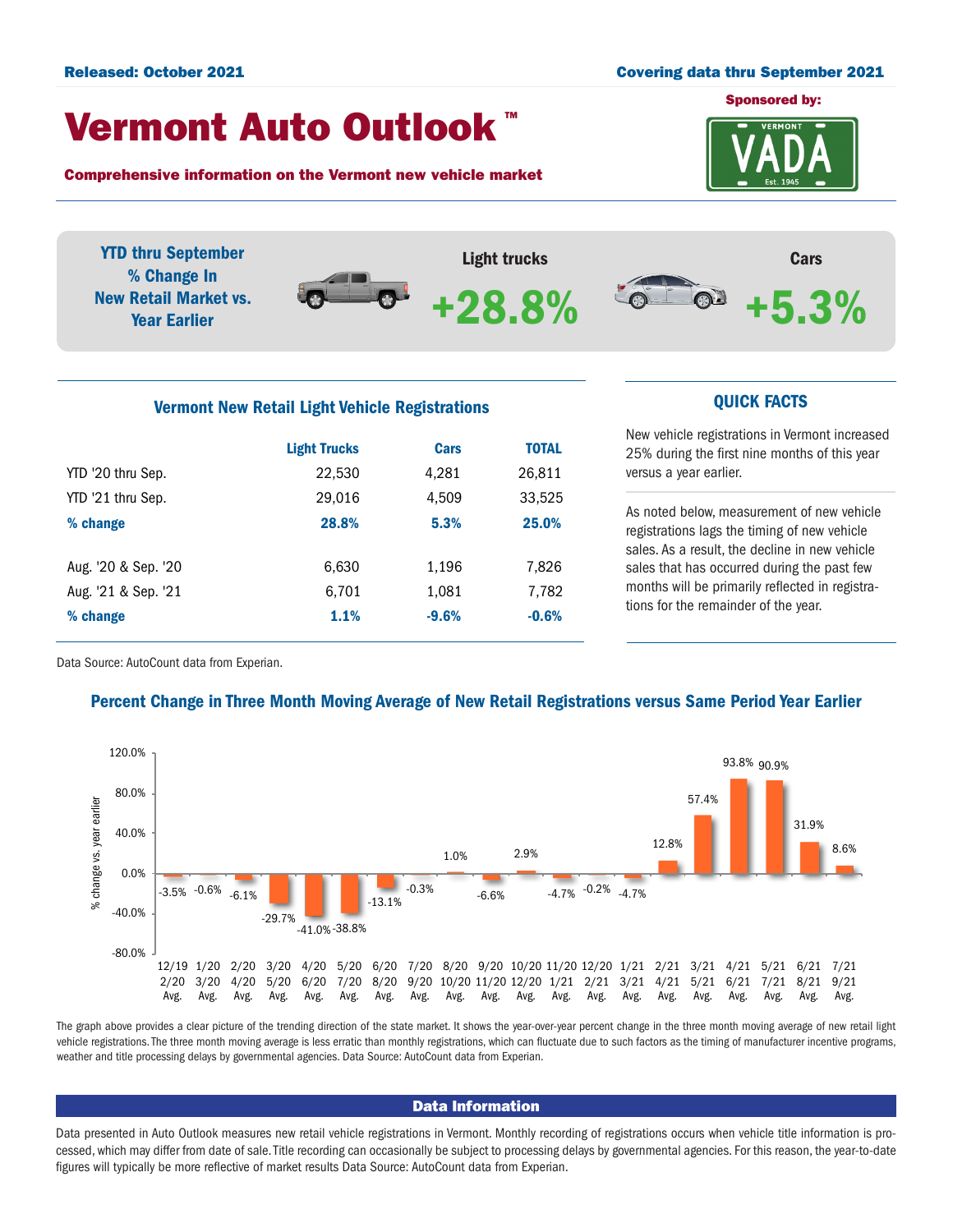#### Page 2 Released: October 2021



| Vermont New Retail Car and Light Truck Registrations                    |                      |                        |                |               |                |              |          |       |                          |         |
|-------------------------------------------------------------------------|----------------------|------------------------|----------------|---------------|----------------|--------------|----------|-------|--------------------------|---------|
|                                                                         |                      | Aug. and Sep. Combined |                | YTD thru Sep. |                | <b>YTD</b>   |          |       |                          |         |
|                                                                         | Number<br>of dealers | 2020                   | 2021           | % chg.        | 2020           | 2021         | % chg.   | 2020  | Market Share (%)<br>2021 | Chg.    |
| <b>TOTAL</b>                                                            |                      | 7,826                  | 7,782          | $-0.6%$       | 26,811         | 33,525       | 25.0%    |       |                          |         |
| Cars                                                                    |                      | 1,196                  | 1,081          | $-9.6%$       | 4,281          | 4,509        | 5.3%     | 16.0  | 13.4                     | $-2.5$  |
| <b>Trucks</b>                                                           |                      | 6,630                  | 6,701          | 1.1%          | 22,530         | 29,016       | 28.8%    | 84.0  | 86.6                     | 2.5     |
|                                                                         |                      |                        |                |               |                |              |          |       |                          |         |
| Domestic Brands                                                         |                      | 3,522                  | 3,096          | $-12.1%$      | 12,025         | 14,379       | 19.6%    | 44.9  | 42.9                     | $-2.0$  |
| European Brands                                                         |                      | 618                    | 662            | 7.1%          | 1,973          | 2,634        | 33.5%    | 7.4   | 7.9                      | 0.5     |
| Japanese Brands                                                         |                      | 3,351                  | 3,628          | 8.3%          | 11,718         | 14,921       | 27.3%    | 43.7  | 44.5                     | $0.8\,$ |
| Korean Brands                                                           |                      | 335                    | 396            | 18.2%         | 1,095          | 1,591        | 45.3%    | 4.1   | 4.7                      | 0.7     |
| Acura                                                                   | $\mathbf{1}$         | 43                     | 33             | $-23.3%$      | 116            | 161          | 38.8%    | 0.4   | 0.5                      | $0.0\,$ |
| Alfa Romeo                                                              | 1                    | $\boldsymbol{0}$       | $\mathbf 0$    |               | $\,6$          | 4            | $-33.3%$ | 0.0   | 0.0                      | 0.0     |
| Audi                                                                    | 2                    | 100                    | 145            | 45.0%         | 311            | 520          | 67.2%    | 1.2   | 1.6                      | 0.4     |
| <b>BMW</b>                                                              |                      | 38                     | 46             | 21.1%         | 119            | 201          | 68.9%    | 0.4   | 0.6                      | 0.2     |
| <b>Buick</b>                                                            | 9                    | 131                    | 93             | $-29.0%$      | 350            | 444          | 26.9%    | 1.3   | 1.3                      | $0.0\,$ |
| Cadillac                                                                | 5                    | 16                     | 19             | 18.8%         | 60             | 120          | 100.0%   | 0.2   | 0.4                      | 0.1     |
| Chevrolet                                                               | 13                   | 746                    | 621            | $-16.8%$      | 2,779          | 2,965        | 6.7%     | 10.4  | 8.8                      | $-1.5$  |
| Chrysler                                                                | 10                   | 15                     | 14             | $-6.7%$       | 53             | 97           | 83.0%    | 0.2   | 0.3                      | 0.1     |
| Dodge                                                                   | 9                    | 45                     | 66             | 46.7%         | 161            | 210          | 30.4%    | 0.6   | 0.6                      | 0.0     |
| FIAT                                                                    | 1                    | $\mathbf{1}$           | $\pmb{0}$      | $-100.0%$     | 11             | 6            | $-45.5%$ | 0.0   | $0.0\,$                  | 0.0     |
| Ford                                                                    | 16                   | 1,134                  | 792            | $-30.2%$      | 3,724          | 4,063        | 9.1%     | 13.9  | 12.1                     | $-1.8$  |
| Genesis                                                                 | 1                    | 0                      | $\overline{2}$ |               | 4              | 9            | 125.0%   | 0.0   | 0.0                      | 0.0     |
| <b>GMC</b>                                                              | 9                    | 461                    | 419            | $-9.1%$       | 1,621          | 1,959        | 20.9%    | 6.0   | 5.8                      | $-0.2$  |
| Honda                                                                   | 4                    | 689                    | 630            | $-8.6%$       | 2,060          | 2,712        | 31.7%    | 7.7   | 8.1                      | 0.4     |
| Hyundai                                                                 | 3                    | 138                    | 189            | 37.0%         | 418            | 640          | 53.1%    | 1.6   | 1.9                      | $0.3\,$ |
| Infiniti                                                                | 0                    | 6                      | $\mathbf{1}$   | $-83.3%$      | 9              | 11           | 22.2%    | 0.0   | 0.0                      | $0.0\,$ |
| Jaguar                                                                  | 0                    | 3                      | $\overline{2}$ | $-33.3%$      | $\overline{7}$ | 9            | 28.6%    | 0.0   | 0.0                      | $0.0\,$ |
| Jeep                                                                    | 9                    | 498                    | 508            | 2.0%          | 1,569          | 2,243        | 43.0%    | 5.9   | 6.7                      | $0.8\,$ |
| Kia                                                                     | 3                    | 197                    | 205            | 4.1%          | 673            | 942          | 40.0%    | 2.5   | $2.8\,$                  | 0.3     |
| Land Rover                                                              | $\mathbf 0$          | 8                      | 16             | 100.0%        | 32             | 74           | 131.3%   | 0.1   | 0.2                      | 0.1     |
| Lexus                                                                   | 0                    | 25                     | 21             | $-16.0%$      | 45             | 81           | 80.0%    | 0.2   | 0.2                      | 0.1     |
| Lincoln                                                                 |                      | 13                     | 13             | 0.0%          | 57             | 56           | $-1.8%$  | 0.2   | 0.2                      | 0.0     |
| Mazda                                                                   | 2                    | 128                    | 187            | 46.1%         | 341            | 622          | 82.4%    | 1.3   | 1.9                      | 0.6     |
| Mercedes                                                                | $\mathbf{1}$         | 41                     | 59             | 43.9%         | 119            | 233          | 95.8%    | 0.4   | 0.7                      | 0.3     |
| <b>MINI</b>                                                             | 1                    | 16                     | 18             | 12.5%         | 35             | 72           | 105.7%   | 0.1   | 0.2                      | 0.1     |
| Mitsubishi                                                              | 2                    | 71                     | 88             | 23.9%         | 292            | 337          | 15.4%    | 1.1   | $1.0$                    | $-0.1$  |
| Nissan                                                                  | 5 <sup>1</sup>       | 233                    | 285            | 22.3%         | 969            | 1,119        | 15.5%    | 3.6   | 3.3                      | $-0.3$  |
| Other                                                                   |                      | 23                     | 11             | $-52.2%$      | 121            | 47           | $-61.2%$ | 0.5   | 0.1                      | $-0.3$  |
| Porsche                                                                 | $\overline{0}$       | 13                     | 18             | 38.5%         | 26             | 38           | 46.2%    | 0.1   | 0.1                      | 0.0     |
| Ram                                                                     | 6                    | 413                    | 480            | 16.2%         | 1,523          | 1,977        | 29.8%    | 5.7   | 5.9                      | 0.2     |
| Subaru                                                                  |                      | 1,014<br>47            | 908            | $-10.5%$      | 3,614<br>122   | 3,983<br>241 | 10.2%    | 13.5  | 11.9                     | $-1.6$  |
| Tesla                                                                   | 0                    |                        | 71             | 51.1%         |                |              | 97.5%    | 0.5   | 0.7                      | 0.3     |
| Toyota                                                                  |                      | 1,128                  | 1,468          | 30.1%         | 4,185          | 5,864        | 40.1%    | 15.6  | 17.5                     | $1.9\,$ |
| Volkswagen                                                              | 2                    | 315                    | 253            | $-19.7%$      | 1,017          | 1,065        | 4.7%     | 3.8   | 3.2                      | $-0.6$  |
| Volvo                                                                   |                      | 77                     | 101            | 31.2%         | 262            | 400          | 52.7%    | $1.0$ | 1.2                      | 0.2     |
| Top ten brands are shaded grey.<br>Source: AutoCount data from Experian |                      |                        |                |               |                |              |          |       |                          |         |

At Auto Outlook, we strive to provide accurate analyses based upon the data available to us. Auto Outlook can make no representation or warranty with respect to the accuracy or completeness of the data we provide or the projections that we make based upon such data. Auto Outlook expressly disclaims any such warranties, and undue reliance should not be placed on any analysis. Auto Outlook undertakes no obligation to revise any forecasts or analyses, whether as a result of any new data, the occurrence of future events, or otherwise.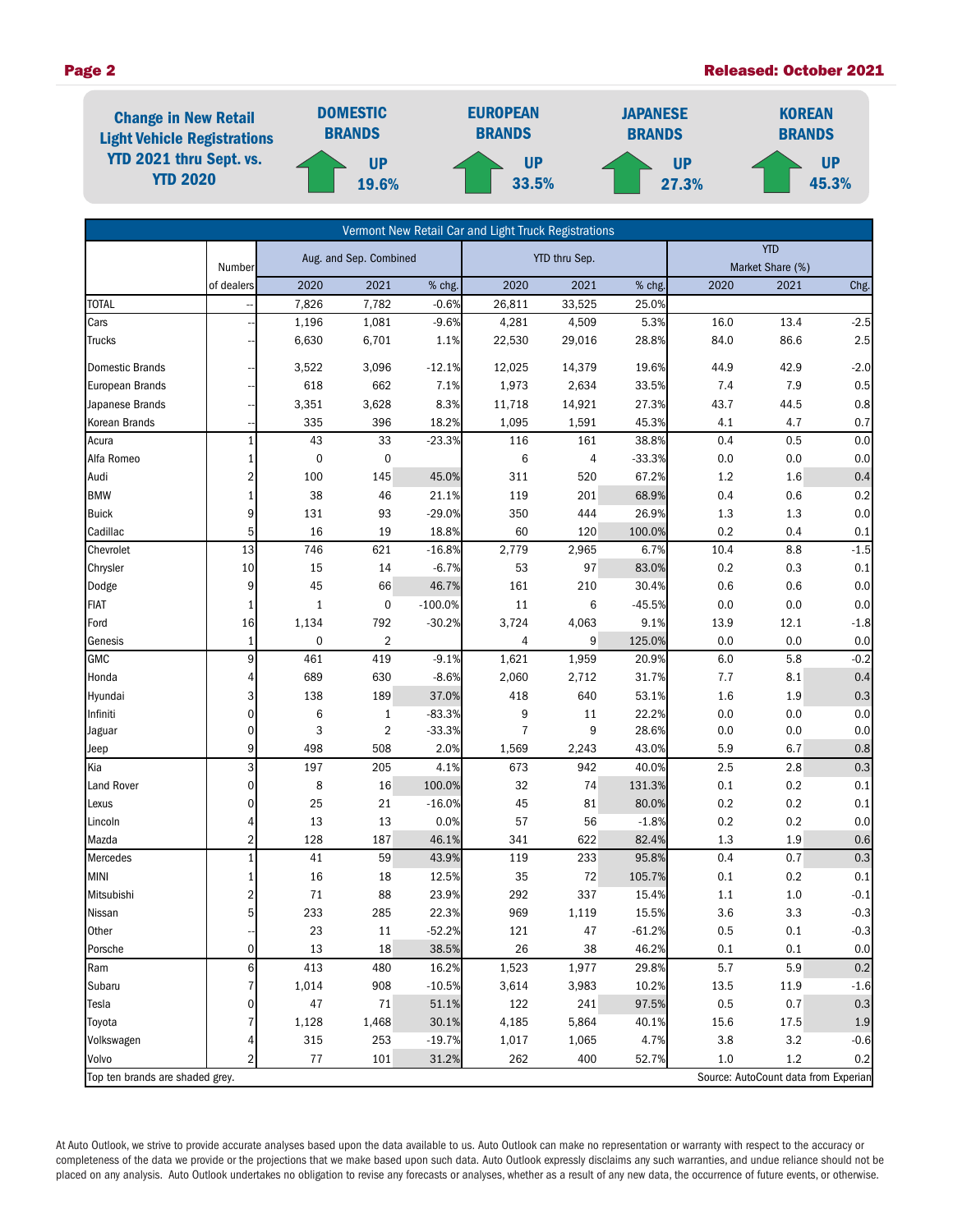# Percent Change in Brand Registrations YTD 2021 thru September vs. YTD 2020 (Top 25 selling brands)



# Vermont Market Share YTD 2021 thru September (Top 25 selling brands in state)





Registrations increased by more than 80% for Cadillac, Tesla, Mercedes, Chrysler, Mazda, and Lexus



Toyota, Ford, Subaru, Chevrolet, and Honda were market share leaders in Vermont

Data Source: AutoCount data from Experian.

Attribution notice: Any material quoted must be attributed to Vermont Auto Outlook, published by Auto Outlook, Inc. on behalf of the Vermont Vehicle and Automotive Distributors Association. Data source must also be shown as "Data Source: AutoCount Data from Experian." Please contact the association with any questions or comments regarding the publication.